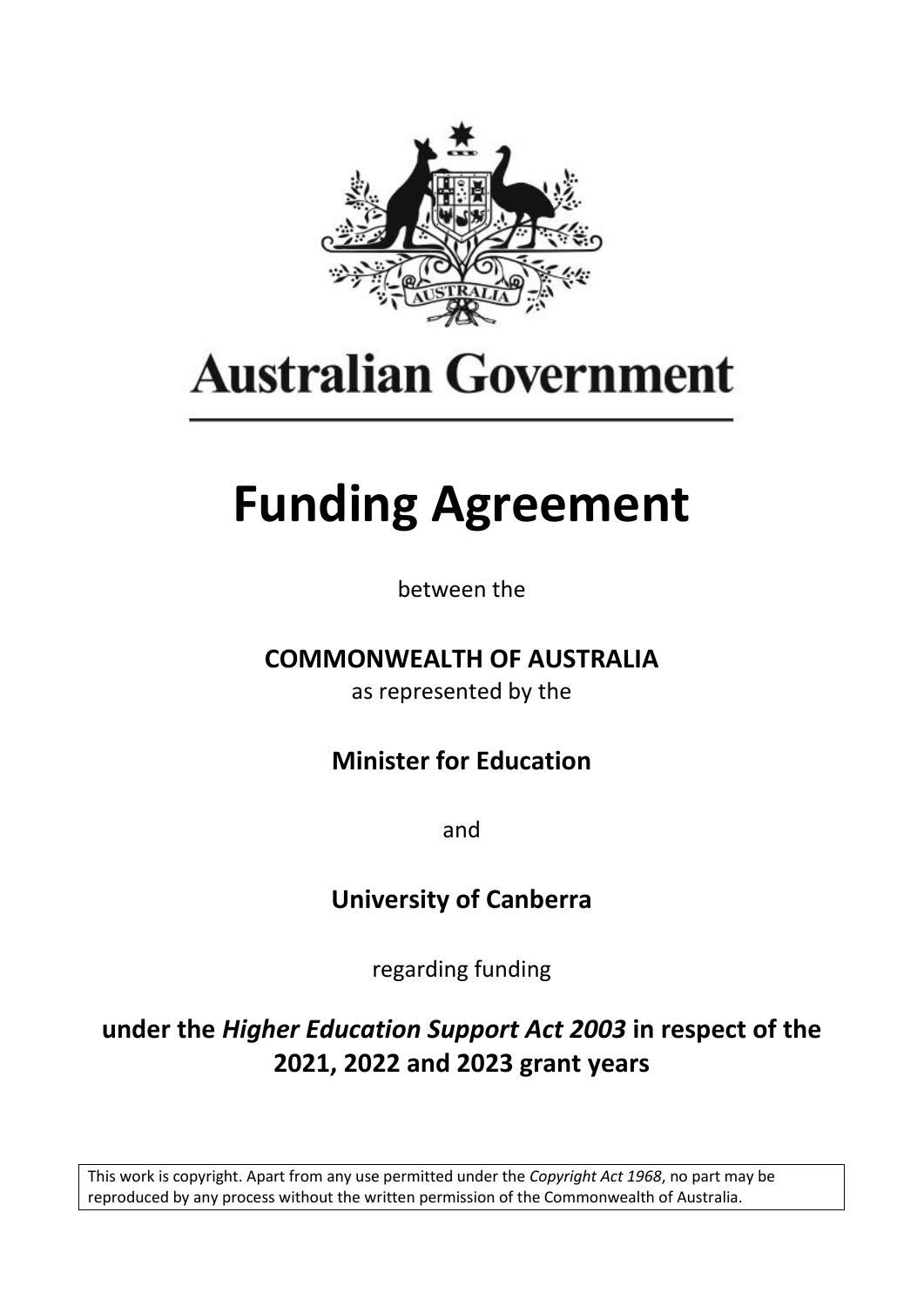This page has been intentionally left blank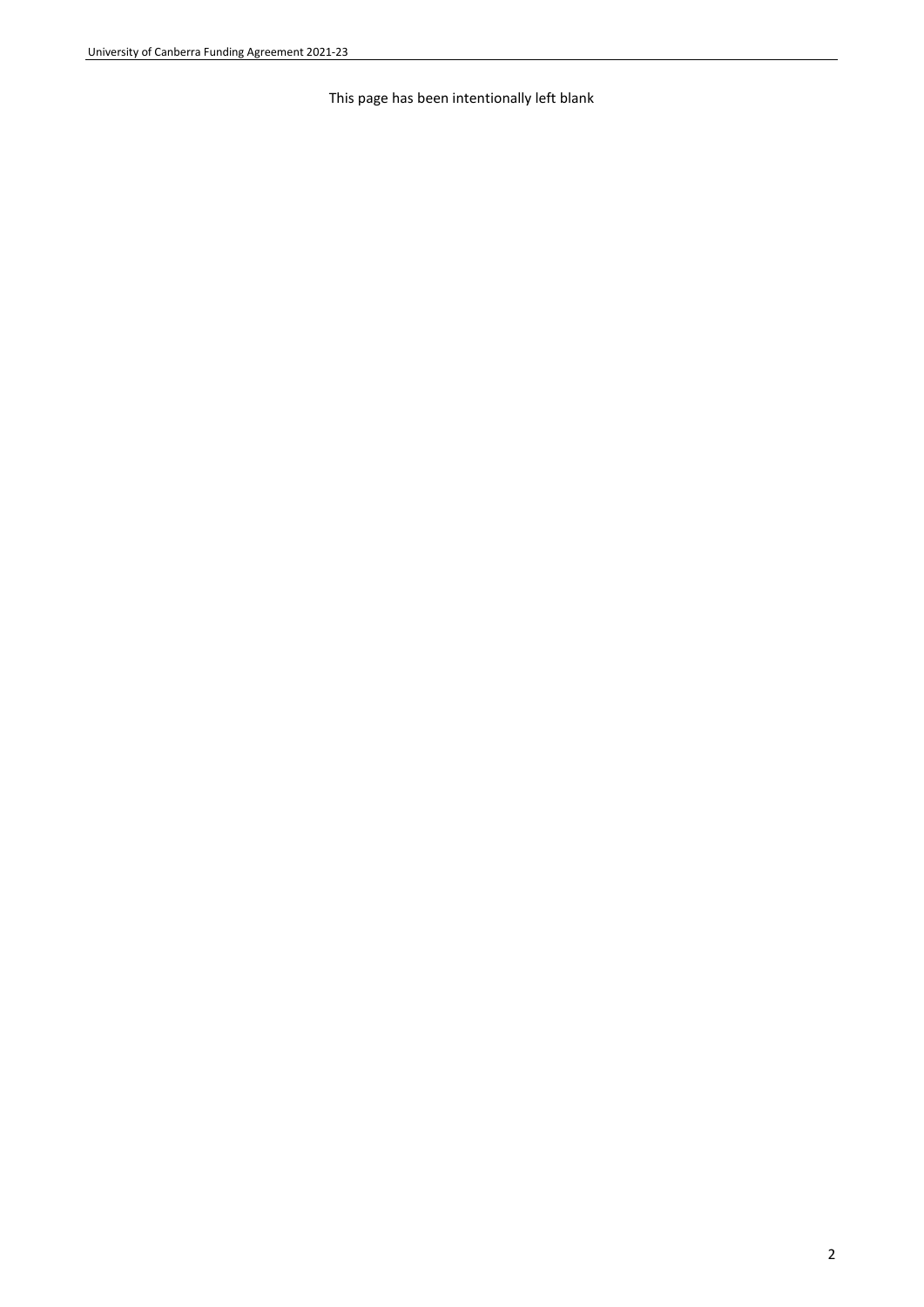# **Parties and Recitals**

**THIS AGREEMENT** is made on the date on which it is executed by the Commonwealth of Australia

# **BETWEEN**

**THE COMMONWEALTH OF AUSTRALIA** represented by the Minister for Education ('the Commonwealth') [ABN 12 862 898 150]

# AND

**University of Canberra**, **Locked Bag 1, CANBERRA ACT 2601** ('Provider') [ABN 81 633 873 422]

# **RECITALS**

- A. The Provider meets the requirements of paragraph 30-1(1)(a) of HESA.
- B. This funding agreement meets the requirements under subsection 30-25(1) of HESA in respect of the 2021, 2022 and 2023 grant years.
- C. Entering into this agreement is a requirement under subparagraph 30-1(1)(a)(ii) of HESA for a Commonwealth Grant to be payable to the Provider under Part 2-2 of HESA.
- D. Subject to subsections 30-25(2A) and 30-25(2B) of HESA, this funding agreement specifies conditions to which the Commonwealth Grant is subject that are additional to the conditions that apply to the Commonwealth Grant under Division 36 of HESA.
- E. This agreement complements the mission-based compact between both parties setting out how the Provider's mission aligns with the Commonwealth of Australia's goals for higher education.
- F. This agreement also gives the Provider an overview of other Commonwealth funding provided under HESA and relevant legislative instruments. This overview is for information only and is set out in the 'Background and Description of Commonwealth Funding' section that follows.
- G. Under section 36-65 of HESA, the Provider must comply with this funding agreement.

# **BACKGROUND AND DESCRIPTION OF COMMONWEALTH FUNDING**

The Commonwealth of Australia will provide funding under the three broad streams below, as administered by the Department of Education, Skills and Employment (Department), subject to relevant HESA provisions, the conditions of this agreement, and the conditions of any grants provided under each funding stream, which provide the essential building blocks to support world-class teaching and research effort in line with this shared goal. The Provider agrees to use this funding as intended to drive quality higher education and research in the public interest.

### *1. Teaching base grants*

In accordance with Division 33 of HESA and as set out in Part A of this agreement, the Provider will receive a total basic grant amount (TBGA) in Commonwealth Grant Scheme funding, which is an amount up to the sum of the Provider's:

- maximum basic grant amount (MBGA) for higher education courses
	- o may include funding for the Provider to partner with a Regional University Centre (RUC). This funding component is to be used to support the objectives of the RUC.
	- $\circ$  provides a flexible funding envelope within which funding can be moved between disciplines (excluding medicine) and course levels (sub-bachelor, bachelor and postgraduate).
- MBGA for designated higher education courses (currently only courses of study in medicine)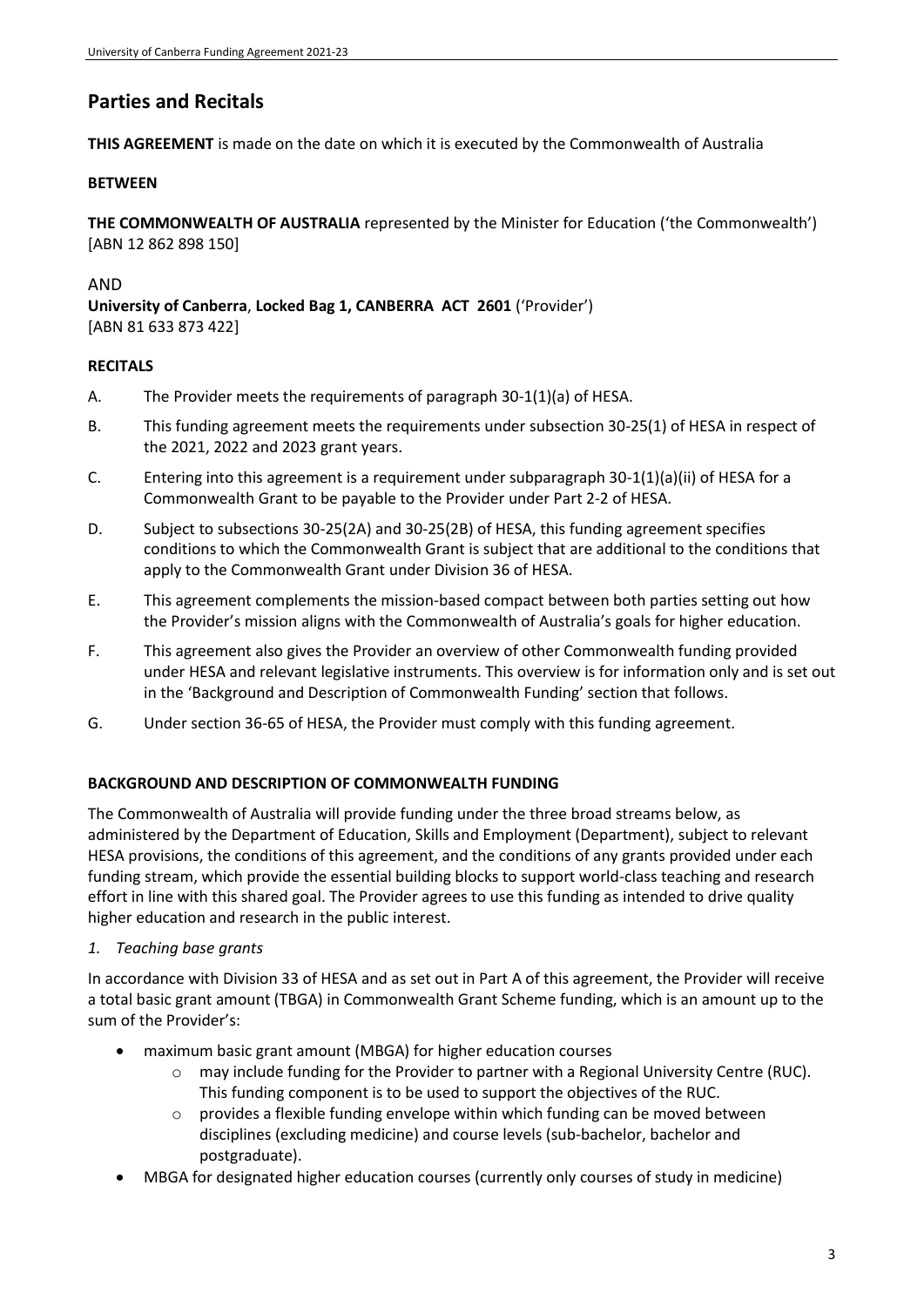• any funding the Provider receives for demand driven higher education courses, calculated in accordance with section 33-5 of HESA and on the basis of the new funding cluster rates commencing on 1 January 2021.

The Provider may also receive other loading amounts as specified in paragraph 33-1(1)(b) of HESA, and worked out in accordance with the *Commonwealth Grant Scheme Guidelines 2020*. The Transition Fund Loading will be provided in accordance with the *Commonwealth Grant Scheme Guidelines 2020.*

*2. Research base grants*

The Research Block Grants are calculated in accordance with Part 2-3 (Other grants) and 2-4 (Commonwealth scholarships) of HESA and comprise two components:

- The Research Training Program (RTP), which supports the training of students undertaking Research Doctorate and Research Masters courses, as set out in the *Commonwealth Scholarships Guidelines (Research) 2017*.
- The Research Support Program (RSP), which provides a flexible funding stream to assist eligible providers with the systemic costs of university research, as set out in the *Other Grants Guidelines (Research) 2017*.

Grants for the relevant program will be made to eligible providers through the relevant instrument and on the conditions set out in the relevant instrument. If the provider reports any unspent RSP grant amounts to the Department in relation to the 2021 grant year, the Department will approve the rollover of any unspent amounts into the 2022 grant year. Further, if the Provider spends RSP grant amounts on RTP scholarships, the conditions set out in *Commonwealth Scholarships Guidelines (Research) 2017* apply to these scholarships.

# *3. Engagement base grants*

There are three grants available to eligible providers under this funding stream that have been established as programs under the *Other Grants Guidelines (Education) 2012*:

- The National Priorities and Industry Linkage Fund (NPILF) which supports the vital functions of engagement with industry, development of industry-relevant course material, optimisation of the course mix for local economies, and provision of work-integrated learning opportunities for students.
- The Indigenous, Regional and Low Socio-Economic Status Attainment Fund (IRLSAF) which supports initiatives to improve access and participation for groups in the population with lower participation and attainment rates, including Indigenous persons, students from low socio-economic backgrounds, and those from regional areas and remote areas. Refer to Appendix 2 for further details.
- The National Institutes Program which provides funding to eligible providers to support national institutes.

Conditions applying to the relevant program are set out in the *Other Grants Guidelines (Education) 2012* and the conditions of grant (if any) made by the Minister. Grants under the relevant program will be made to eligible providers under the *Other Grants Guidelines (Education) 2012*.

Eligible providers may also receive grants under Part 2-3 (Other grants) of HESA in relation to the Tertiary Access Payment (TAP). The TAP provides a one-off, non-indexed, means-tested payment to school-leavers from outer regional or remote areas who relocate more than 90 mins to undertake full-time, higher-level tertiary education (Certificate IV or above). Conditions applying to grants for the TAP will be set out in the conditions of grant made by the Minister.

The Provider may also receive other grants for ad hoc programs or projects under Part 2-3 (Other grants) of HESA and/or the *Other Grants Guidelines (Education) 2012*. Conditions applying to these grants are set out in the *Other Grants Guidelines (Education) 2012* and/or the conditions of grant (if any) made by the Minister.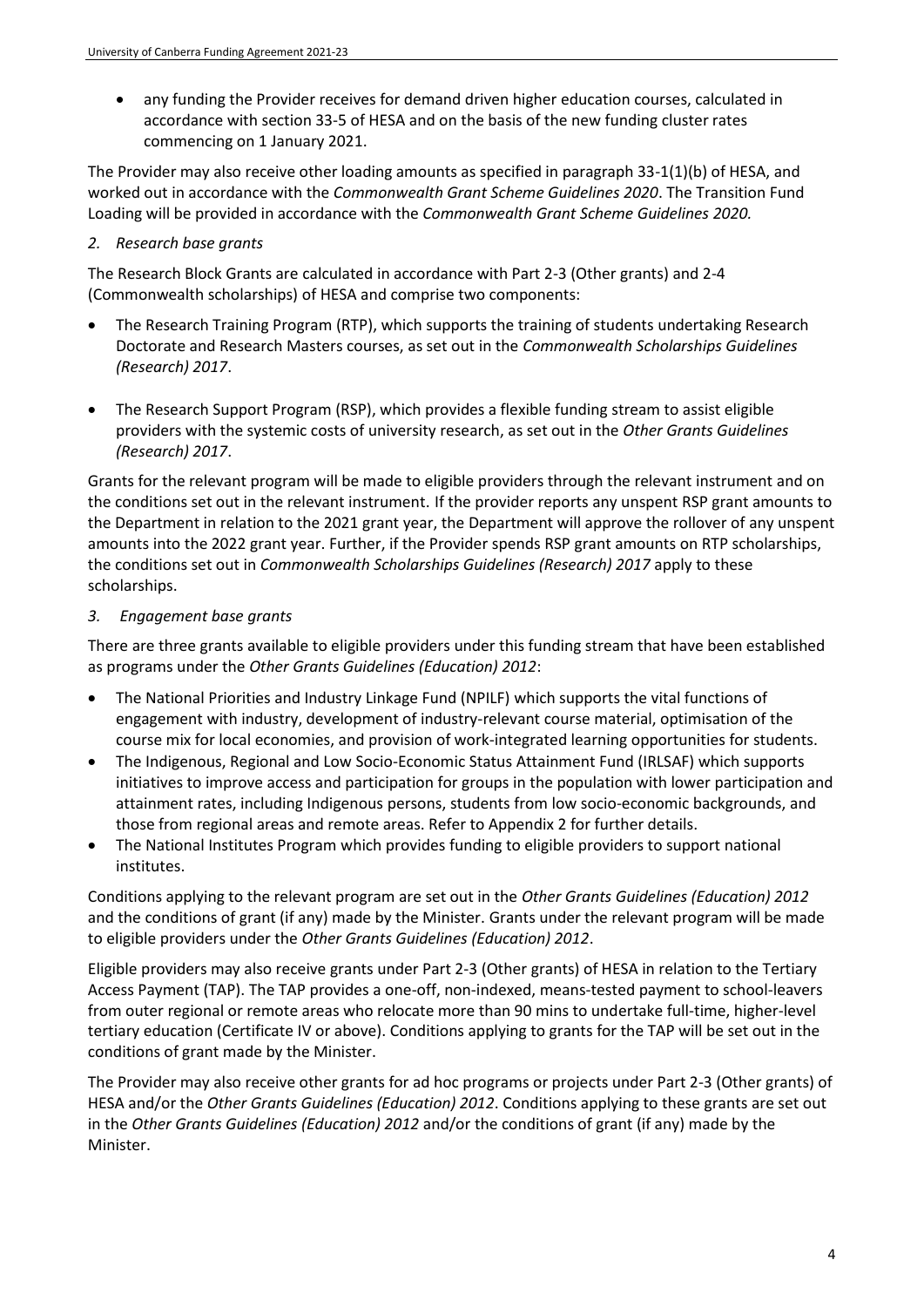### *Indicative maximum funding amounts*

Indicative maximum funding amounts for each of these funding streams are shown in the following table. The table does not include amounts for any ad hoc grants made under Part 2-3 (Other grants) of HESA and/or the *Other Grants Guidelines (Education) 2012*. The amounts in the table are included for reference only and are not intended to pre-empt or otherwise affect the making of any grant under, or in accordance with, HESA, the *Commonwealth Grant Scheme Guidelines 2020*, the *Other Grants Guidelines (Education) 2012*, the *Other Grants Guidelines (Research) 2017* or the *Commonwealth Scholarships Guidelines (Research) 2017*. The amount of funding the Provider actually receives will be calculated based on HESA and the relevant legislative instrument.

| <b>Funding</b>                                                                                                                                 | 2021 (\$m)                            | 2022 (\$m)                        | 2023 (\$m)                        |  |  |
|------------------------------------------------------------------------------------------------------------------------------------------------|---------------------------------------|-----------------------------------|-----------------------------------|--|--|
| 1. Teaching                                                                                                                                    |                                       |                                   |                                   |  |  |
| Higher education courses (MBGA<br>funding envelope, including an<br>amount contingent on meeting<br>performance-based funding<br>requirements) | \$95,210,413                          | \$84,956,790                      | \$83,605,065                      |  |  |
| Additional amounts for RUCs<br>(included in the Provider's MBGA<br>for higher education courses<br>shown above)                                | N/A                                   | N/A                               | N/A                               |  |  |
| MBGA for designated higher<br>education courses (medicine)                                                                                     | \$0                                   | \$0                               | \$0                               |  |  |
| Any funding for demand driven<br>higher education courses<br>(amounts to be paid based on<br>actual student enrolments)                        | \$943,147*<br>Will be paid on actuals | Will be paid on actuals           | Will be paid on<br>actuals        |  |  |
| Loading amounts (including<br><b>Transition Fund Loading)</b>                                                                                  | \$4,810,791                           | \$2,566,532                       | \$0                               |  |  |
| 2. Research                                                                                                                                    |                                       |                                   |                                   |  |  |
| <b>Research Training Program</b>                                                                                                               | \$5,118,833                           | To be determined prior<br>to 2022 | To be determined<br>prior to 2023 |  |  |
| Research Support Program                                                                                                                       | \$8,188,775                           | To be determined prior<br>to 2022 | To be determined<br>prior to 2023 |  |  |
| 3. Engagement                                                                                                                                  |                                       |                                   |                                   |  |  |
| <b>NPILF</b>                                                                                                                                   | \$3,250,000                           | N/A                               | N/A                               |  |  |
| <b>IRLSAF</b>                                                                                                                                  | \$1,449,707                           | N/A                               | N/A                               |  |  |
| <b>Tertiary Access Payment</b>                                                                                                                 | \$385,000**                           | To be determined prior<br>to 2022 | To be determined<br>prior to 2023 |  |  |
| <b>Total</b>                                                                                                                                   | \$119,356,666                         |                                   |                                   |  |  |

#### **Table 1: Summary of indicative maximum funding amounts**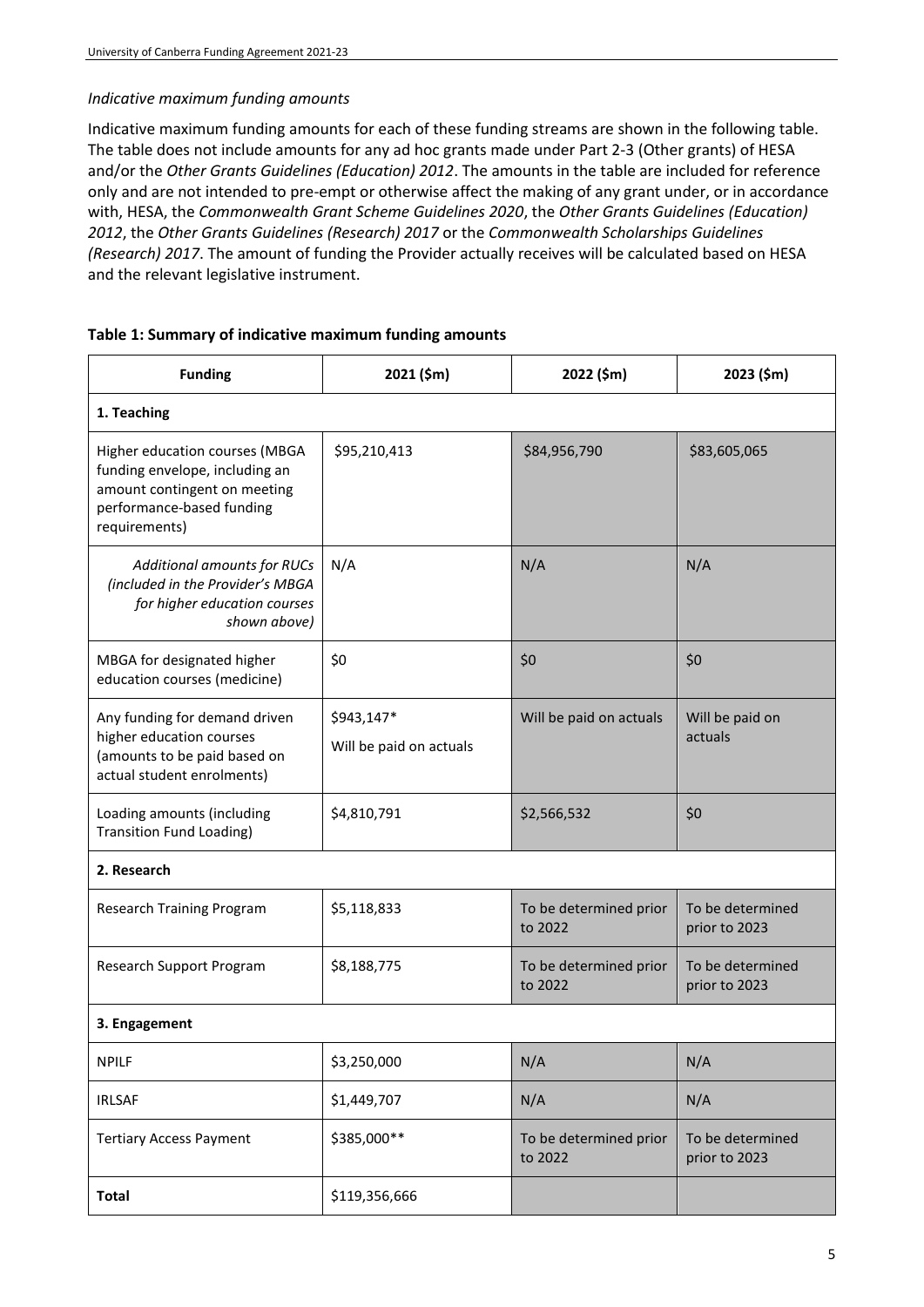**\*Demand driven higher education courses funding note:** The initial demand driven higher education courses advance payment has been based on the University's equivalent full-time student load estimate provided to the Department in December 2020. This advance payment will be revised based on estimates received from the University in April and October 2021. The demand driven advance is expected to be reconciled against actual data in mid-2022.

# **\*\* The TAP grant funds are in two parts:**

- (a) grant funds for scholarships to students of \$350,000 for 70 scholarships
- (b) grant funds for TAP program administration of \$35,000 to undertake promotion, administration and reporting activities
- (c) To ensure as many students as possible have access to a payment, the Department will assess the utilisation of scholarships at all universities in April 2021 and reallocate unused scholarships proportionately to universities with excess demand.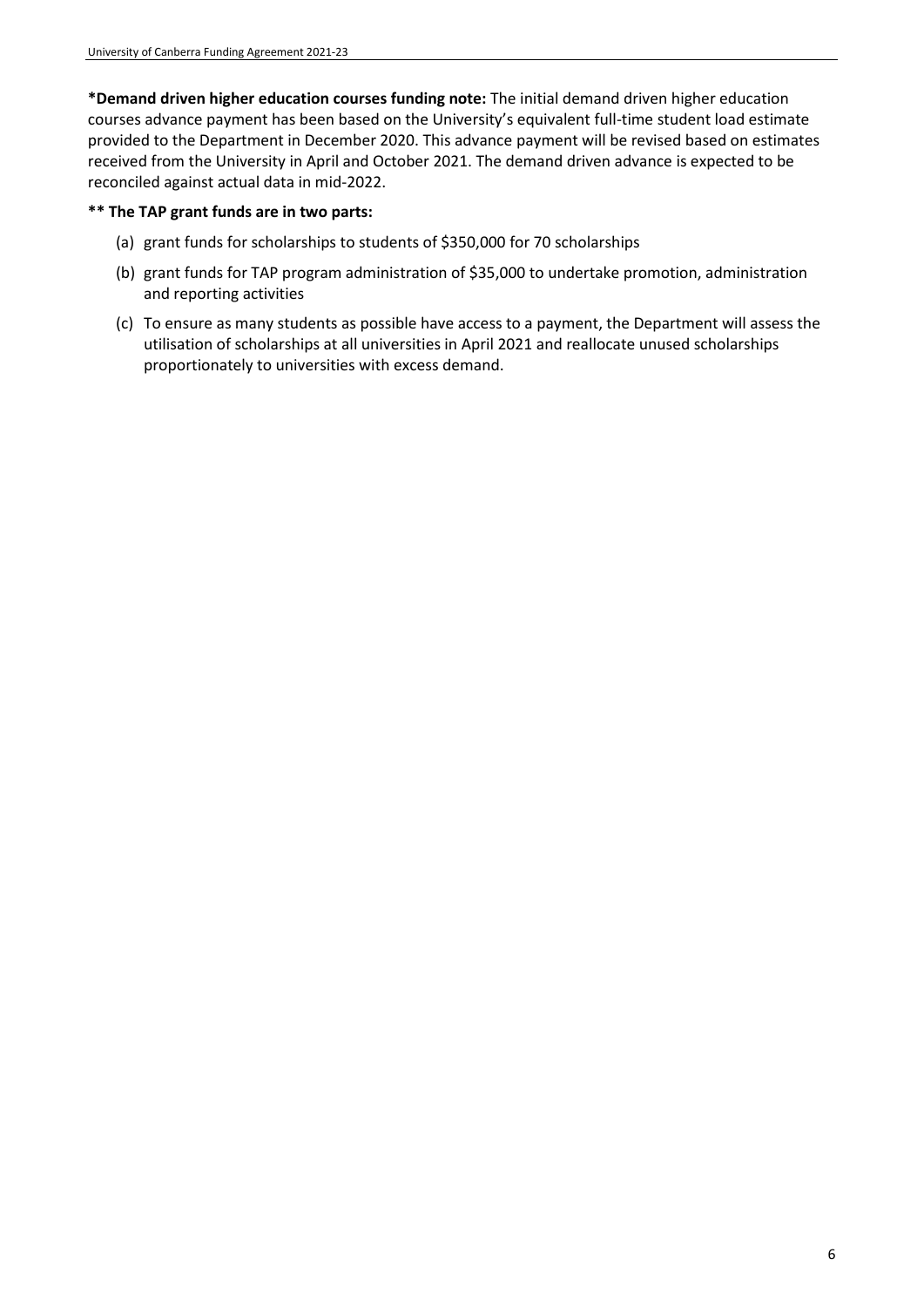# **NOW IT IS AGREED** as follows:

# **PART A: Commonwealth Grant Scheme funding**

*Commonwealth Grant Scheme funding amount and payment arrangements*

- 1. The Commonwealth will pay to the Provider the CGS funding amount for the 2021, 2022 and 2023 grant years, calculated in accordance with Division 33 of HESA.
- 2. The Commonwealth will notify the Provider before the start of the relevant Grant Year covered by this agreement about the CGS advances in respect of amounts expected to become payable to the Provider for the relevant Grant Years under subsection 164-10(1) of HESA for:
	- 2.1. higher education courses;
	- 2.2. designated higher education courses; and
	- 2.3. demand driven higher education courses.
- 3. Amounts payable as CGS advances may be adjusted throughout the relevant Grant Year based on information provided to the Commonwealth by the Provider.
- 4. CGS advances made in respect of a Grant Year will be reconciled with CGS funding payable to the Provider for the relevant year. This reconciliation will occur in the year following the Grant Year when actual student enrolment data for the Grant Year is finalised and provided to the Commonwealth. If the amount of an advance paid to the Provider exceeds the amount that becomes payable to the Provider, the Commonwealth will seek recovery of the overpaid amount from the Provider under subsection 164-10(1A) of HESA.
- 5. To ensure the Provider is able to keep operating and employing staff in the aftermath of the COVID-19 pandemic, the Commonwealth has created the Higher Education Continuity Guarantee (HECG) as a program under the *Other Grants Guidelines (Education) 2012*. The Commonwealth will provide grants to eligible providers under the HECG for the Grant Years 2021, 2022 and 2023. The HECG has colloquially been referred to as the 'CGS funding guarantee' for the relevant Grant Years.

### *Estimates of Commonwealth supported places*

6. The Provider must provide accurate and timely estimates of Commonwealth supported places, including the number of grandfathered students and non-grandfathered students expected to study in Commonwealth supported places, for the current year and future years, as required by the Commonwealth.

### *Provision of other data*

7. The Provider must provide data relating to revised transparency arrangements as requested, including in relation to admissions processes and the cost of teaching and scholarship. This includes providing the data in the form and at the times required by the Commonwealth to support the national admissions platform.

### **Section One: Higher education courses**

#### *Maximum basic grant amount for higher education courses*

8. The maximum basic grant amounts for higher education courses, specified for the purposes of paragraph 30-27(1)(a) of HESA, for the Grant Years covered by this agreement, are set out in Table 1a of Appendix 1. Appendix 1 also contains additional conditions in relation to the maximum basic grant amount for higher education courses with which the Provider must comply.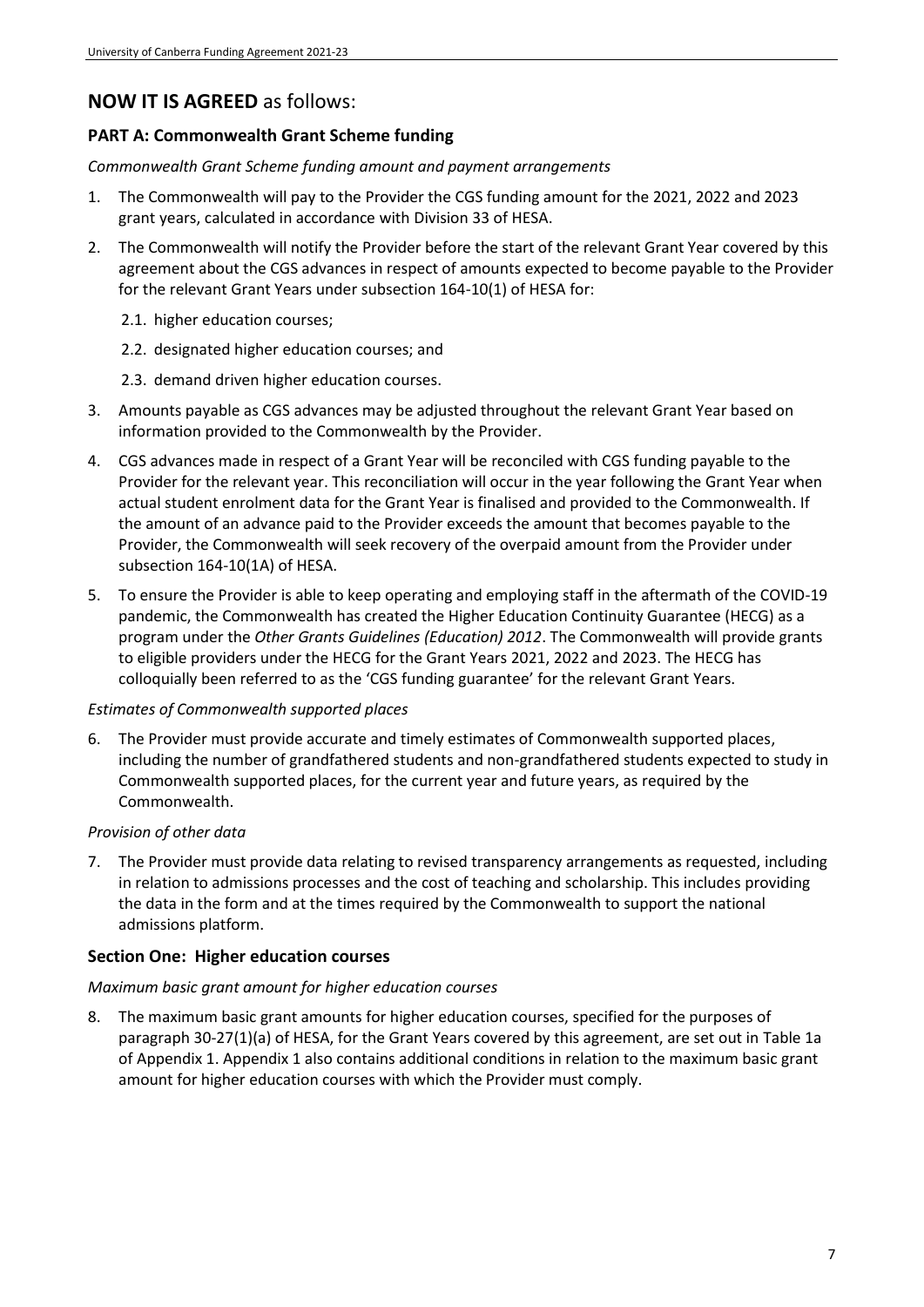#### *Trading Commonwealth supported places with another provider*

- 9. The Provider may trade Commonwealth supported places for its higher education courses with another Provider, subject to the transaction being cost neutral and receiving approval from the Commonwealth.
- 10. If a trade occurs, both providers must notify the Commonwealth in writing by 31 March of the year for which the trade applies and in advance of the census date for the traded places.
- 11. Both providers must demonstrate arrangements are in place to take into account the number of places required in the pipeline of enrolments beyond the transfer to ensure students can complete their courses.
- 12. If approved by the Commonwealth, each Provider's funding agreement will be updated to reflect the trade (including to make changes to each Provider's MBGA for higher education courses). The trade will not be effective until the required changes are made to each Provider's funding agreement.

### **Section Two: Transition Fund Loading**

#### *Amount of Transition Fund Loading payable to the Provider*

- 13. The amount of Transition Fund Loading payable to the Provider for the relevant Grant Years is calculated using the formula in the CGS Guidelines and is estimated as:
	- For 2021: \$4,810,791
	- For 2022: \$2,566,532
	- For 2023: \$0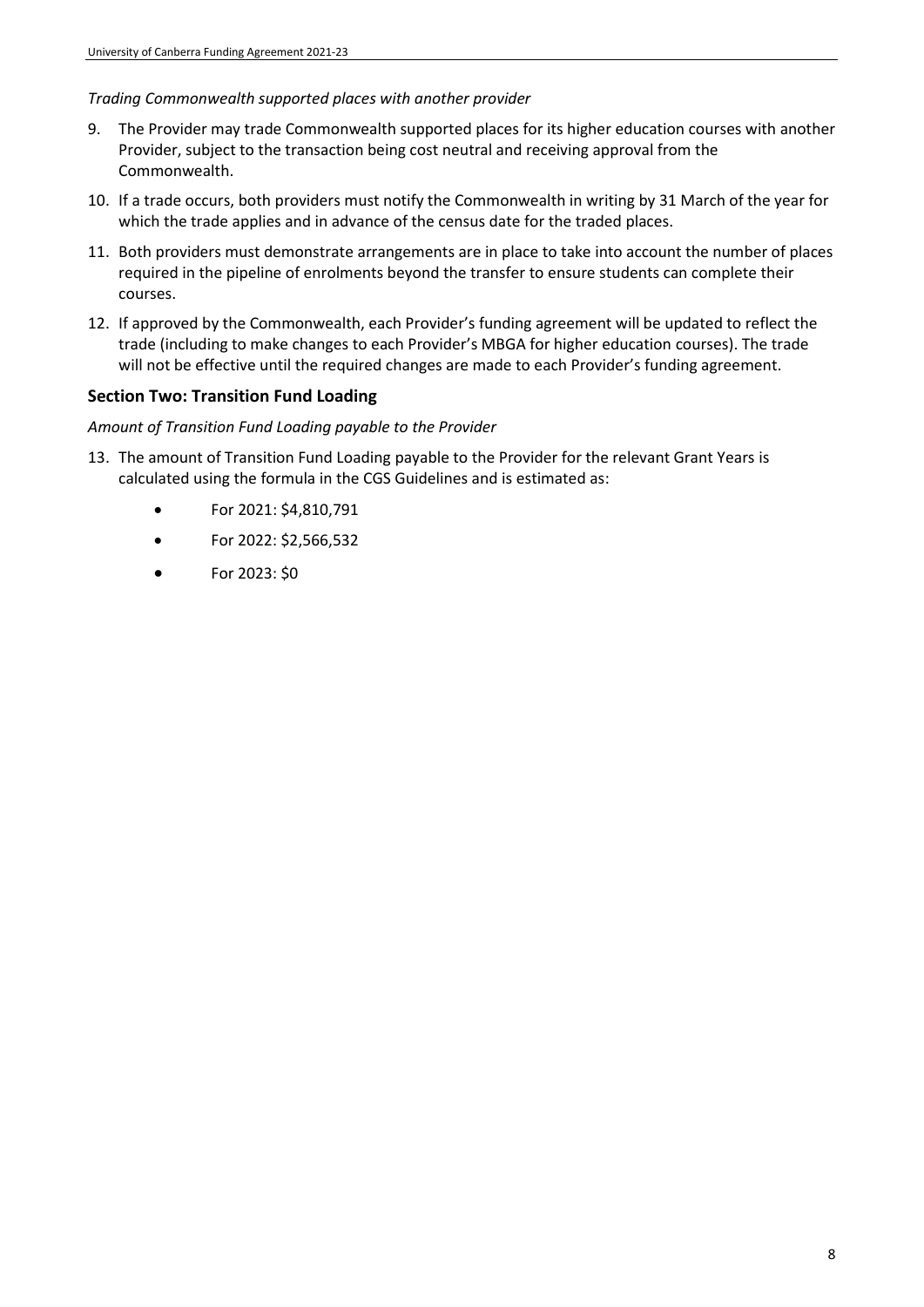# **PART B: Other conditions and requirements**

#### *Clinical placements and practicums*

- 14. For a course that is accredited under section 49 of the National Law, the Provider must ensure that each student enrolled in the course has access to clinical placements in accordance with the approved accreditation standard for the profession.
- 15. For a course that provides a pathway to professional certification or registration, where that certification or registration requires the completion of a clinical or practicum placement (for example in initial teacher education, engineering, social work) the Provider must ensure that each student enrolled in that course has access to clinical placements or practicums in accordance with the relevant professional accreditation standards.

### *New campuses and campus closures*

- 16. The Provider must obtain the Commonwealth's prior written approval if the Provider proposes to enrol Commonwealth supported students in a course of study that is, or is to be undertaken, primarily at an educational facility, other than one of the Provider's campuses listed below in Table 2 or approved educational facilities listed below in Table 3.
- 17. Similarly, if the Provider proposes to close a campus or approved educational facility where Commonwealth supported students are enrolled, the Provider must obtain the Commonwealth's prior written approval.

#### **Table 2: Provider's campuses**

| Name of campus |  |
|----------------|--|
| Rruc∈          |  |

#### **Table 3: Approved educational facility**

| Name of educational facility                     |                                              |  |  |
|--------------------------------------------------|----------------------------------------------|--|--|
| TAFE Queensland, Townsville QLD                  | TAFE Queensland, Brisbane QLD                |  |  |
| TAFE Queensland, Gold Coast QLD                  | TAFE Queensland, Nambour QLD                 |  |  |
| TAFE NSW -South Western Sydney Institute, Sydney | Holmesglen Institute of TAFE, Melbourne, VIC |  |  |
| <b>NSW</b>                                       |                                              |  |  |
| Global Business College of Australia, Pty Ltd,   | TAFE NSW - Northern Sydney Institute, Sydney |  |  |
| Melbourne VIC                                    | <b>NSW</b>                                   |  |  |

*Closures of courses*

- 18. Before closing any of the following types of undergraduate and postgraduate courses of study in which Commonwealth supported students have been enrolled for more than two years (including a major within a course of study), the Provider must consult the Commonwealth and obtain the Commonwealth's approval for the closure of the course:
	- 18.1. courses that prepare students for entry to any occupation that is experiencing a Skills Shortage;
	- 18.2. courses the closure of which would be likely to create a Skills Shortage in an occupation because the Provider is the sole or dominant provider of the national skill base for that occupation;
	- 18.3. specialised courses directed at the regional economy, the closure of which is likely, in the Commonwealth's opinion, to create serious detriment to the skills base of a regional economy; and
	- 18.4. courses in areas of priority under the Job-ready Graduates package, for example in science, engineering, computing, allied health, education and languages.
- 19. In making a decision to approve a course closure under clause 18, the Commonwealth will:
	- 19.1. seek to reach a mutually agreeable arrangement with the Provider regarding the course closure;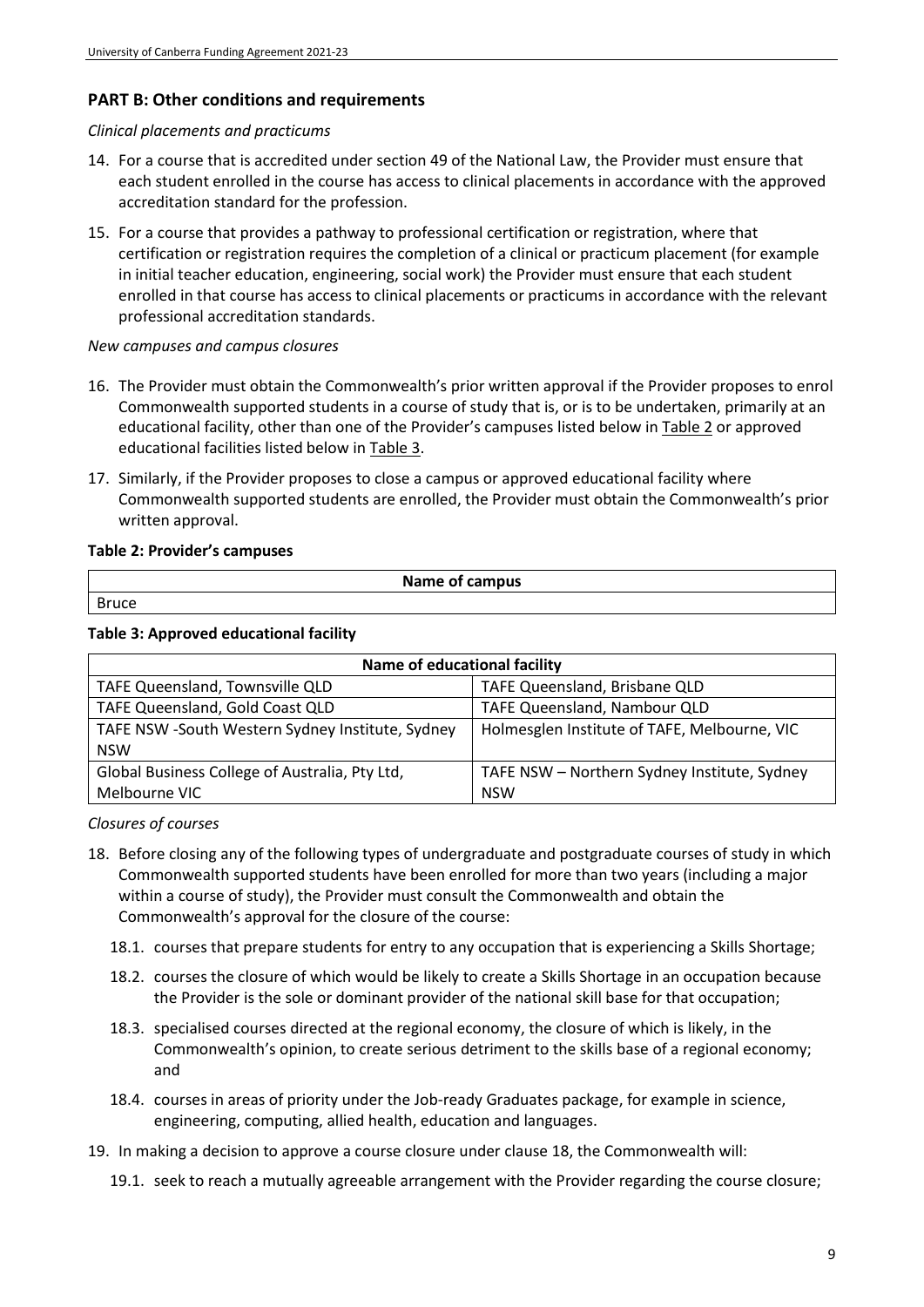- 19.2. have regard to student demand for the course, the financial viability of the course, the justification provided for a proposed course closure by the Provider and other relevant factors;
- 19.3. assist the Provider to explore options to retain the course, including through cooperation with another provider or the movement of Commonwealth supported places to another provider (where applicable); and
- 19.4. not unreasonably withhold approval for a course closure so as to place an unreasonable financial burden on the Provider or place the Provider in a financially unviable position in regard to the Provider's overall financial status.

#### *Applicable law and jurisdiction*

- 20. The laws of the Australian Capital Territory apply to the interpretation of this agreement.
- 21. The parties agree to submit to the non-exclusive jurisdiction of the courts of the Australian Capital Territory and any courts which have jurisdiction to hear appeals from any of these courts in respect to any dispute under this agreement.

#### *Entire agreement, variation and severance*

- 22. This agreement and the HESA record the entire agreement between the parties in relation to its subject matter. Any previous agreement covering the relevant Grant Years is terminated and replaced by this agreement on the date this agreement is made.
- 23. Except for action the Commonwealth is expressly authorised or required to take elsewhere in this agreement or HESA, no variation of this agreement is binding unless it is agreed in writing and signed by the parties.
- 24. If a court or tribunal says any provision of this agreement has no effect or interprets a provision to reduce an obligation or right, this does not invalidate, or restrict the operation of, any other provision.

#### *Notices*

- 25. A party giving notice under this agreement must do so in writing or by Electronic Communication:
	- 25.1. if given by the Provider, marked for the attention of the First Assistant Secretary of the Higher Education Division of the Department of Education, Skills and Employment or other person as notified in writing by the Commonwealth to the Provider; or
	- 25.2. if given by the Commonwealth, marked for the attention of the Vice-Chancellor and President or other person as notified in writing by the Provider to the Commonwealth;

and must be hand delivered or sent by pre-paid post or Electronic Communication to the address specified in this clause.

The address for notices to the Commonwealth is:

First Assistant Secretary Higher Education Division Department of Education, Skills and Employment 50 Marcus Clarke Street GPO Box 9880 CANBERRA ACT 2601 Email: [cgs@dese.gov.au](mailto:cgs@dese.gov.au)

The address for notices to the Provider is:

Locked Bag 1 CANBERRA ACT 2601 [ovc@canberra.edu.au](mailto:ovc@canberra.edu.au)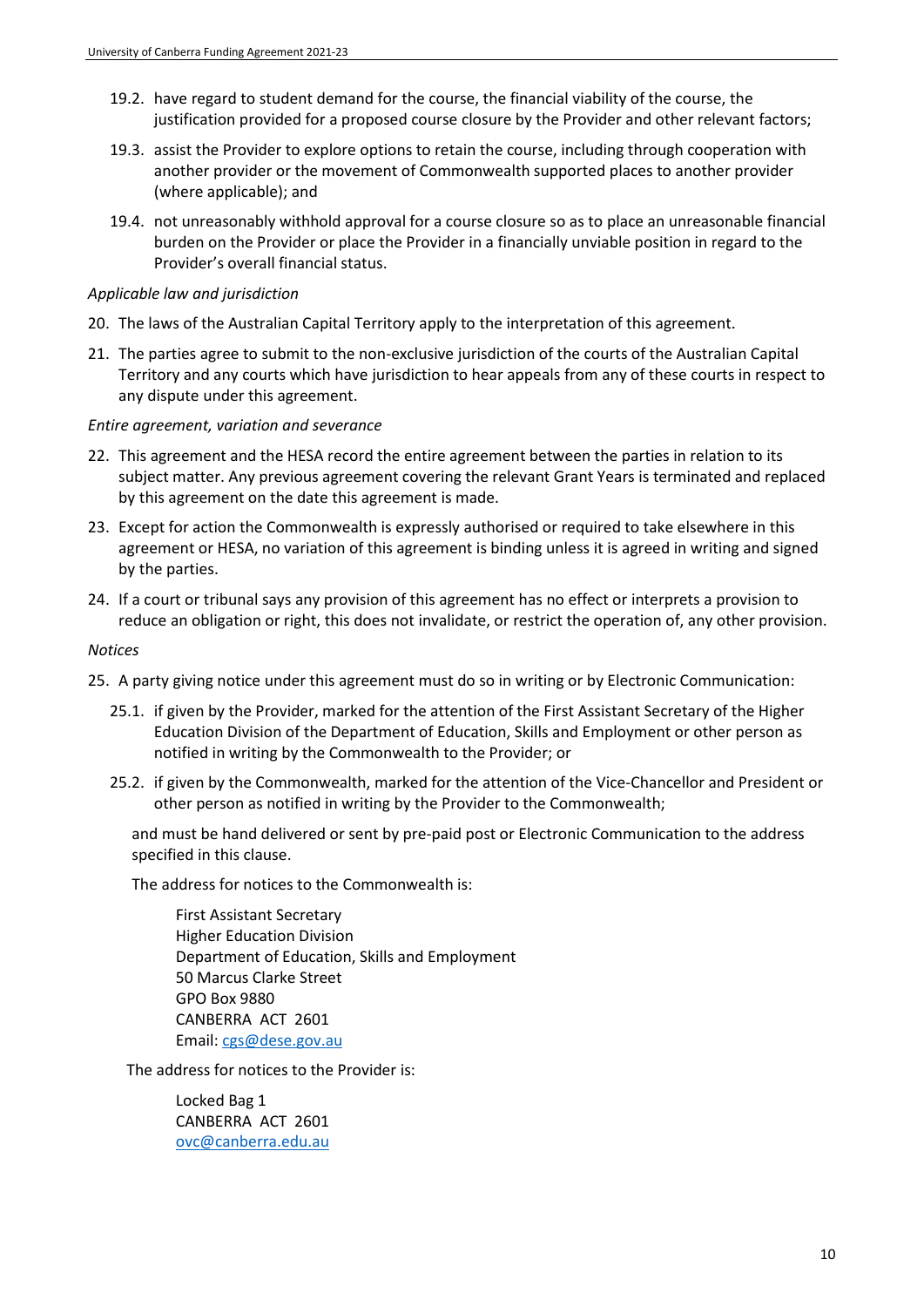- 26. A notice given under clause 25 is taken to be received:
	- 26.1. if hand delivered, on delivery;
	- 26.2. if sent by pre-paid post, 6 business days after the date of posting; or
	- 26.3. if sent by Electronic Communication, at the time that would be the time of receipt under section 14A of the *Electronic Transactions Act 1999*.

#### *Interpretation*

27. In this agreement including Attachment A and appendices, unless the contrary intention appears:

**'ABN'** has the same meaning as in section 41 of the *A New Tax System (Australian Business Number) Act 1999*;

**'CGS'** means Commonwealth Grant Scheme;

**'Commonwealth Grant'** is the grant payable to the Provider under Part 2-2 (Commonwealth Grant Scheme) of HESA;

**'course of study'** has the same meaning as in subclause 1(1) of Schedule 1 of HESA;

**'demand driven higher education course'** has the same meaning as in subclause 1(1) of Schedule 1 of HESA;

**'designated higher education course'** has the same meaning as in subclause 1(1) of Schedule 1 of HESA;

**'EFTSL'** has the same meaning as in subclause 1(1) of Schedule 1 of HESA;

**'Electronic Communication'** has the same meaning as in subsection 5(1) of the *Electronic Transactions Act 1999*;

**'funding clusters'** has the same meaning as set out in subclause 1(1) of Schedule 1 of HESA;

**'Grant Year'** has the same meaning as in subclause 1(1) of Schedule 1 of HESA;

**'higher education course'** has the same meaning as in clause 1 of Schedule 1 of HESA;

**'HESA'** means the *Higher Education Support Act 2003*;

**'Indigenous person'** has the same meaning as in subclause 1(1) of Schedule 1 of HESA;

**'maximum basic grant amount' or 'MBGA'** has the same meaning as in subclause 1(1) of Schedule 1 of HESA;

**'National Law'** means (a) for a state or territory other than Western Australia – the Health Practitioner Regulation National Law as set out in the Schedule to the *Health Practitioner Regulation National Law Act 2009 (Qld)* as it applies (with or without modification) as a law of the State or Territory; and (b) for Western Australia – the legislation enacted by the *Health Regulation National Law (WA) Act 2010* that corresponds to the Health Practitioner Regulation National Law;

**'number of Commonwealth supported places'** has the same meaning as in subclause 1(1) of Schedule 1 of HESA;

**'regional area'** has the same meaning as in subclause 1(1) of Schedule 1 of HESA;

**'remote area'** has the same meaning as in subclause 1(1) of Schedule 1 of HESA;

**'total basic grant amount'** has the same meaning as in subclause 1(1) of Schedule 1 of HESA.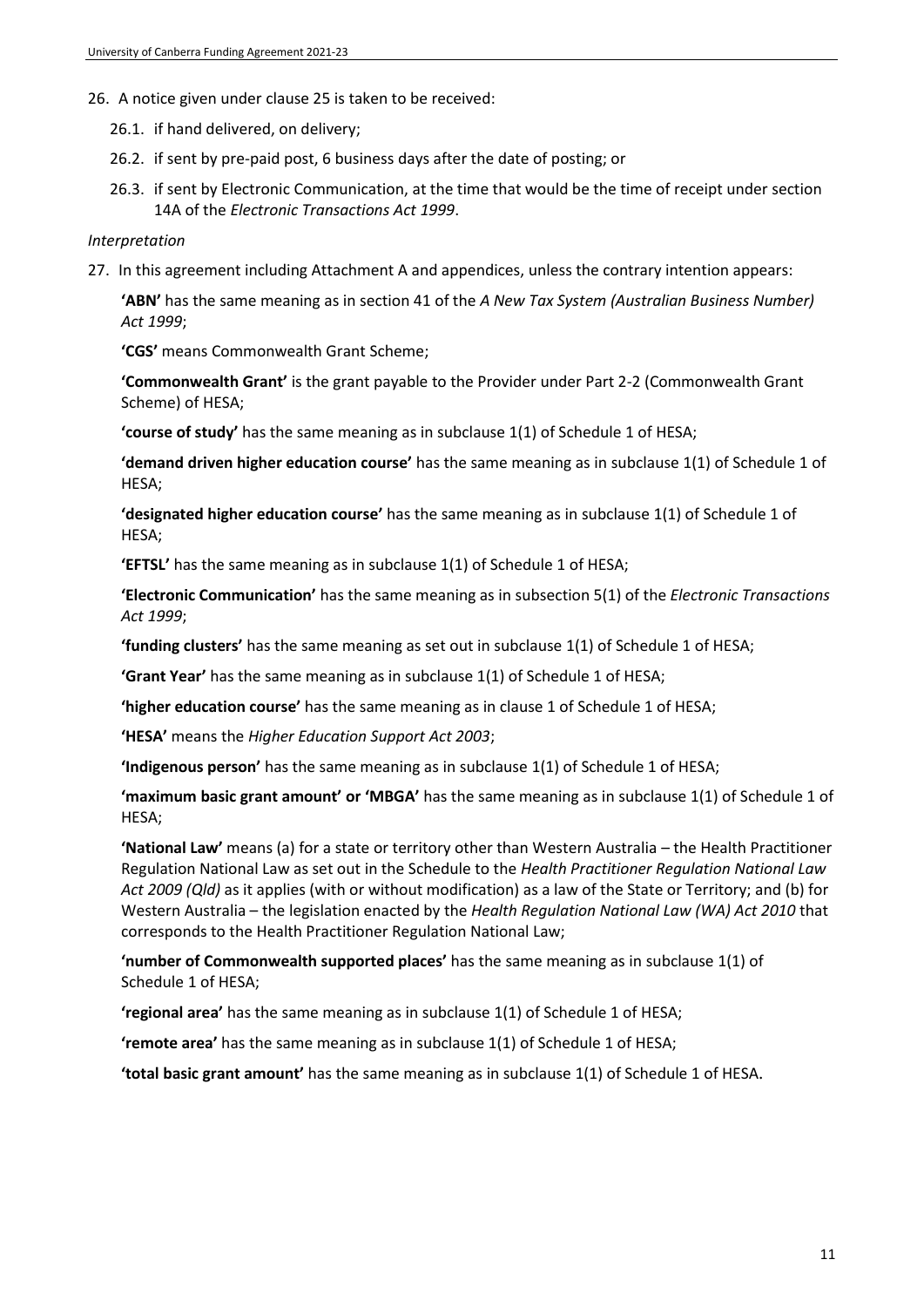- 28. In this agreement, unless the contrary intention appears:
	- 28.1. words in the singular include the plural and vice versa;
	- 28.2. clause headings or words in bold format are inserted for convenience only, and have no effect in limiting or extending the language of provisions;
	- 28.3. all references to dollars are to Australian dollars;
	- 28.4. unless stated otherwise, a reference to legislation is to legislation of the Commonwealth, as amended from time to time;
	- 28.5. an uncertainty or ambiguity in the meaning of a provision of this agreement will not be interpreted against a party just because that party prepared that provision;
	- 28.6. where a word or phrase is given a defined meaning, any other part of speech or grammatical form of that word or phrase has a corresponding meaning; and
	- 28.7. where a word or phrase is not specifically defined in this agreement and the word or phrase occurs in the *Higher Education Support Act 2003*, the word or phrase will have the same meaning as in that Act.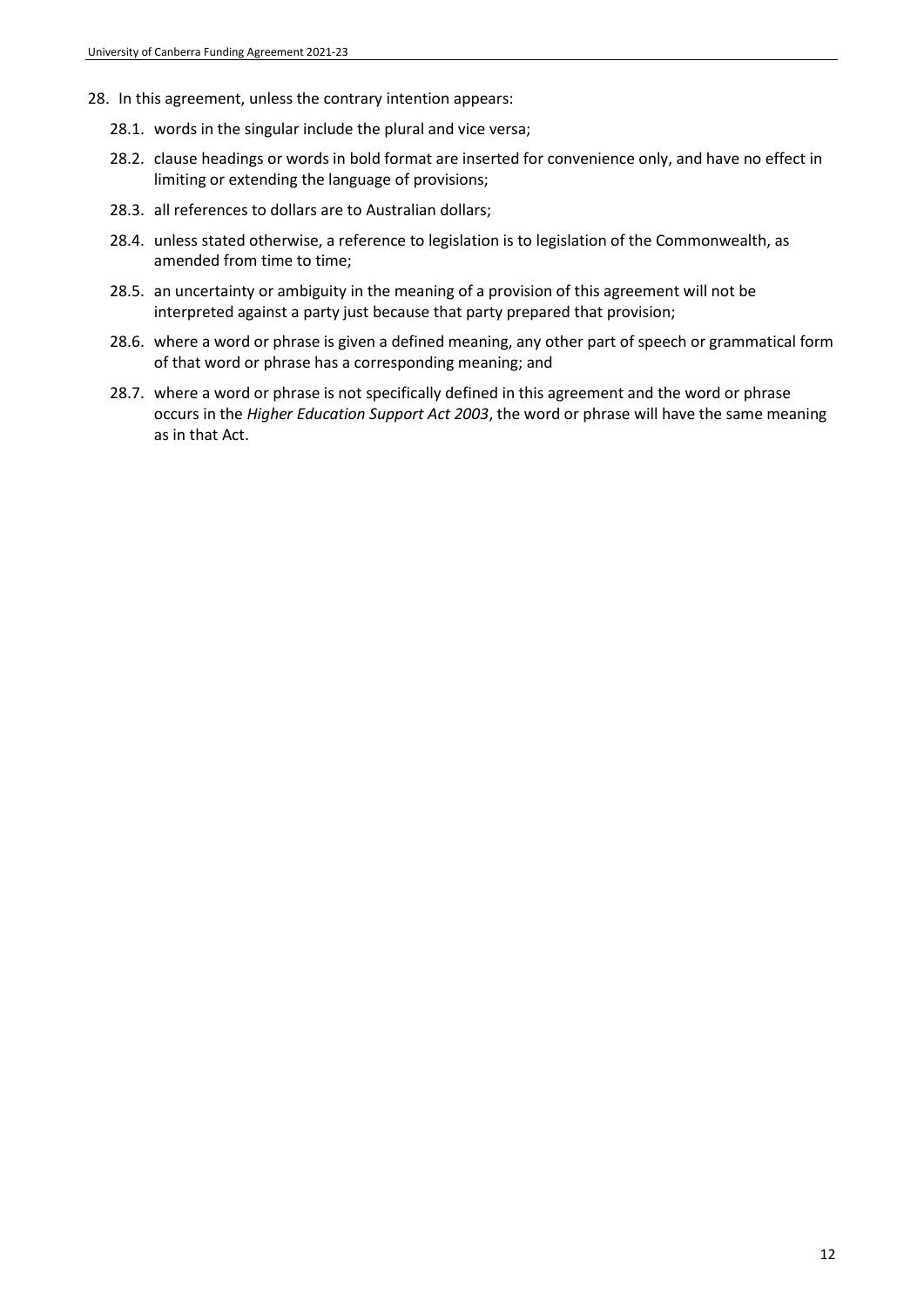### **SIGNED for and on behalf of**

THE COMMONWEALTH OF AUSTRALIA

by Dom English, First Assistant Secretary, Higher Education Division of the Department of Education, Skills and Employment as delegate of the Minister for Education.

#### **Signed by**

Dom English

**Date:** 13 April 2021

**In the presence of: Signed by**  Kate Thompson

**Position of witness**  Executive Officer

**SIGNED for and on behalf of**

University of Canberra

**Signed by** 

Paddy Nixon

**Position**  Vice Chancellor and President

**In the presence of: Signed by**  Sharon Da Silva

**Position or profession of witness**  Executive Support Officer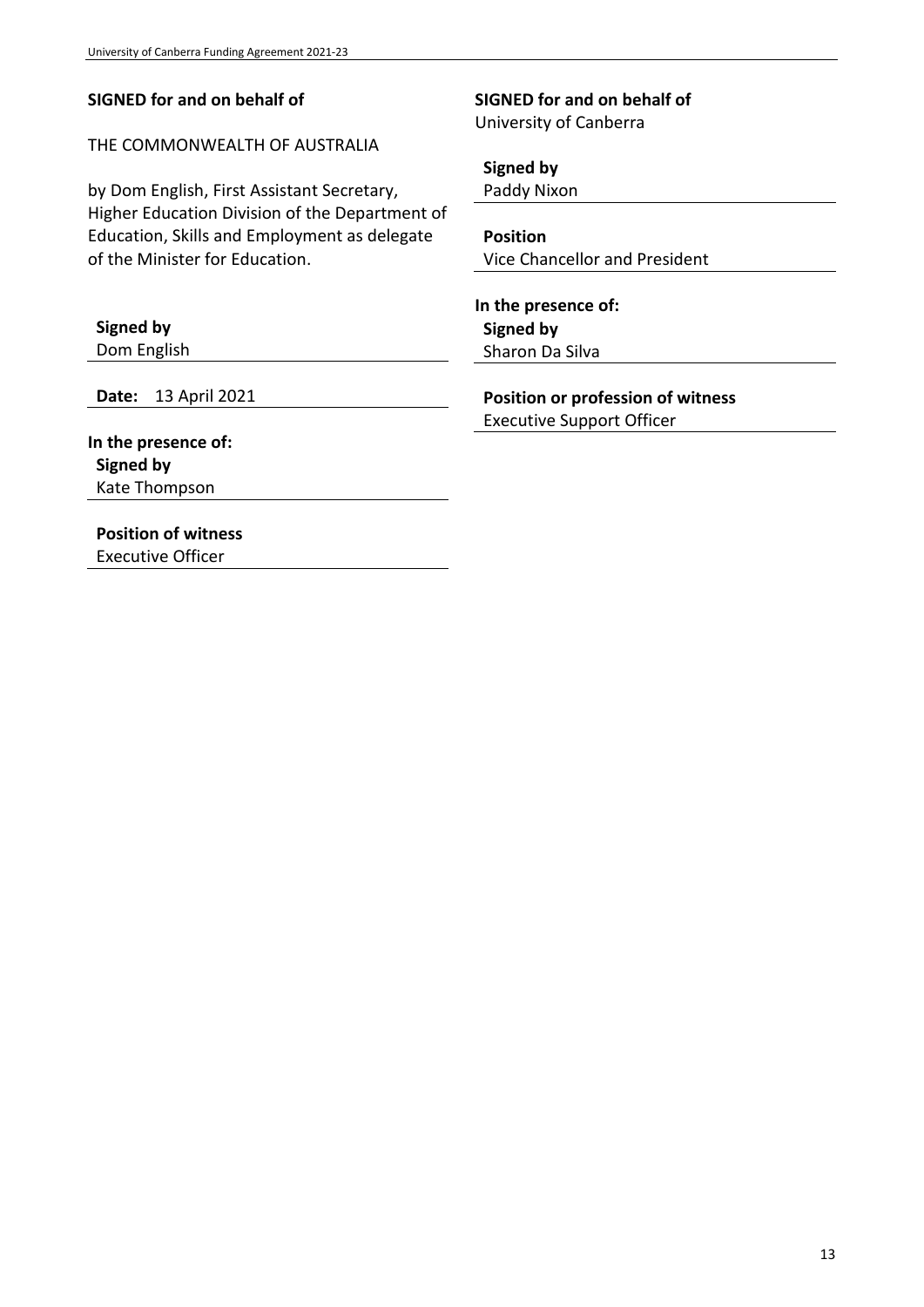### **Appendix 1**

|      | Base MBGA    | <b>National Priority</b><br>Places | Innovative Places | Short<br>Courses | <b>Total MBGA</b> |
|------|--------------|------------------------------------|-------------------|------------------|-------------------|
| 2021 | \$87,977,288 | \$0                                | \$0               | \$7,233,125      | \$95,210,413      |
| 2022 | \$84,956,790 | \$0                                | \$0               | \$0              | \$84,956,790      |
| 2023 | \$83,605,065 | \$0                                | \$0               | \$0              | \$83,605,065      |

### **Maximum basic grant amount for higher education courses**

- 1. The maximum basic grant amount for higher education courses is calculated by:
	- 1.1. applying indexation consistent with the methodology set out in Part 5-6 of HESA; and
	- 1.2. applying the growth factors in the following table for each of the Provider's campuses.

| <b>Campus</b>                                                                       | <b>Remoteness</b> | 2021 Factor | 2022 Factor | 2023 Factor |
|-------------------------------------------------------------------------------------|-------------------|-------------|-------------|-------------|
| TAFE NSW-<br>Northern Sydney<br>Institute, Sydney<br><b>NSW</b>                     | Metro high        | 0.91%       | 1.61%       | 2.12%       |
| <b>Bruce</b>                                                                        | Metro high        | 0.91%       | 1.61%       | 2.12%       |
| Holmesglen<br>Institute of TAFE,<br>Melbourne, VIC                                  | Metro low         | 0.37%       | 0.64%       | 0.85%       |
| TAFE Queensland,<br><b>Brisbane QLD</b>                                             | Metro high        | 0.91%       | 1.61%       | 2.12%       |
| TAFE Queensland,<br>Nambour QLD                                                     | Regional          | 1.28%       | 2.26%       | 2.98%       |
| TAFE Queensland,<br>Townsville QLD                                                  | Regional          | 1.28%       | 2.26%       | 2.98%       |
| <b>TAFE NSW -South</b><br>Western Sydney<br>Institute, Sydney<br><b>NSW</b>         | Metro high        | 0.91%       | 1.61%       | 2.12%       |
| TAFE Queensland,<br><b>Gold Coast QLD</b>                                           | Metro high        | 0.91%       | 1.61%       | 2.12%       |
| <b>Global Business</b><br>College of Australia,<br>Pty Ltd, Melbourne<br><b>VIC</b> | Metro low         | 0.37%       | 0.64%       | 0.85%       |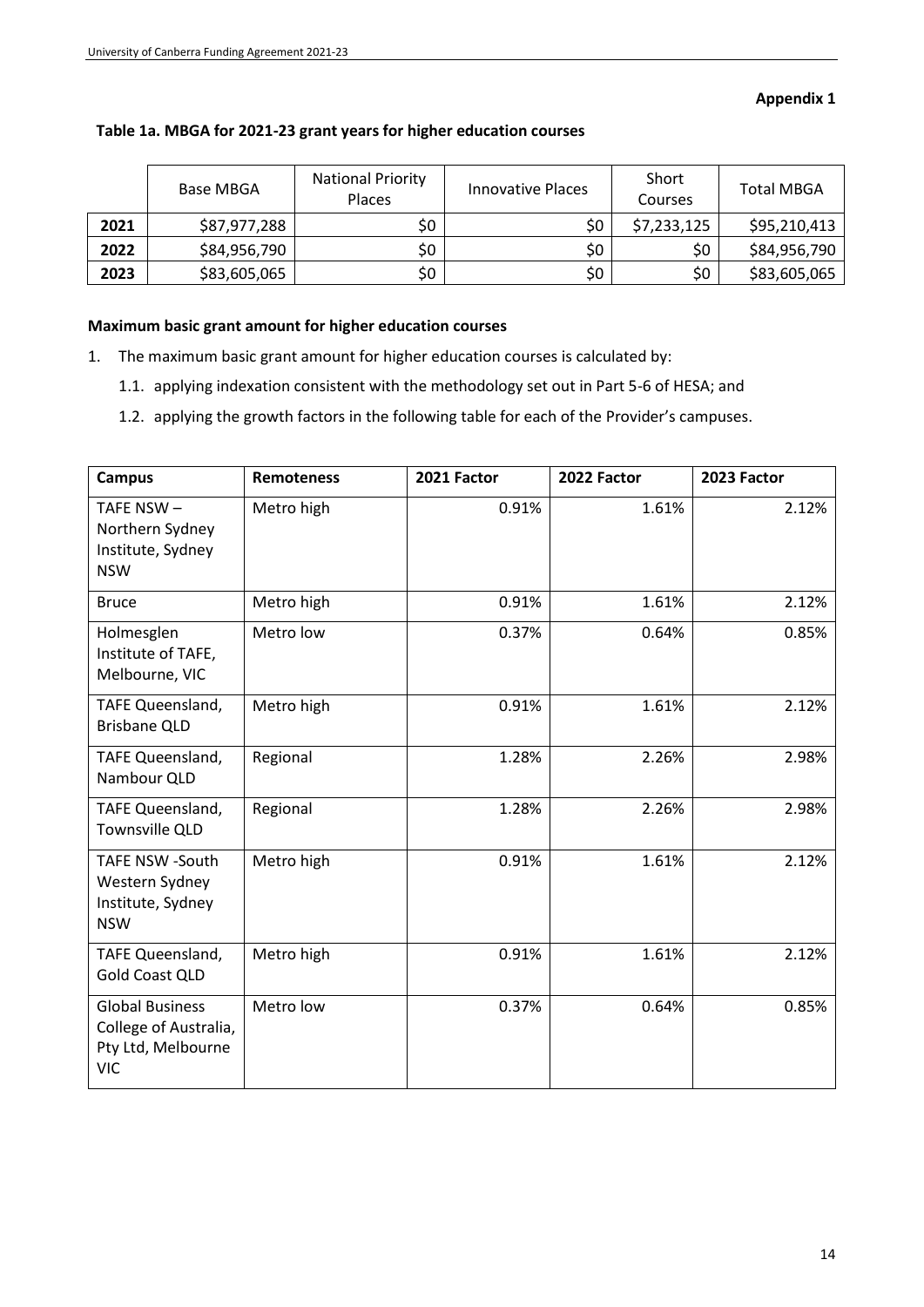- 2. The maximum basic grant amount for higher education courses for a year also includes the following amounts that are contingent on meeting performance-based funding requirements in each year:
	- In 2021, performance-based funding is \$1,073,960
	- In 2022, performance-based funding is \$2,143,267
	- In 2023, performance-based funding is \$3,177,288
- 3. If the provider does not meet the performance-based funding requirements, the Provider's MBGA for a year will be adjusted to remove the performance-based funding amount specified above.
- 4. The maximum basic grant amount for higher education courses includes funding for short courses as set out below. The Provider must use the funding in Table 1b to deliver the short courses shown in the table.
- 5. Subject to the requirements of the *Higher Education Standards Framework (Threshold Standards) 2015*, the Provider commits to grant credit for units of study undertaken as part of any undergraduate certificate listed in Table 1b if those units may also contribute to a different higher education award that a student enrols in subsequent to completing the undergraduate certificate, including but not limited to those set out in Table 1b.

| Course type                 | Course name                                                       | Course(s) the short<br>course can articulate<br>to                                                                                                                                                                                                                    | <b>Total CGS</b><br>funding for<br>short courses |
|-----------------------------|-------------------------------------------------------------------|-----------------------------------------------------------------------------------------------------------------------------------------------------------------------------------------------------------------------------------------------------------------------|--------------------------------------------------|
| Undergraduate Certificate   | Undergraduate Certificate in<br>Education                         | <b>Bachelor of Primary</b><br>Education<br><b>Bachelor of Primary</b><br><b>Education (STEM)</b><br><b>Bachelor of Primary</b><br><b>Education (Health and</b><br><b>Physical Education)</b><br><b>Bachelor of Early</b><br>Childhood and<br><b>Primary Education</b> | \$1,325,000                                      |
| <b>Graduate Certificate</b> | Graduate Certificate in Business<br>Informatics                   |                                                                                                                                                                                                                                                                       | \$132,500                                        |
| <b>Graduate Certificate</b> | Graduate Certificate in Cyber<br><b>Security Management</b>       |                                                                                                                                                                                                                                                                       | \$397,500                                        |
| <b>Graduate Certificate</b> | Graduate Certificate in<br>Education                              |                                                                                                                                                                                                                                                                       | \$1,325,000                                      |
| <b>Graduate Certificate</b> | Graduate Certificate in Health<br>Leadership and Management       |                                                                                                                                                                                                                                                                       | \$132,500                                        |
| <b>Graduate Certificate</b> | Graduate Certificate in Health<br>Research                        |                                                                                                                                                                                                                                                                       | \$298,125                                        |
| <b>Graduate Certificate</b> | Graduate Certificate in Heritage<br><b>Materials Conservation</b> |                                                                                                                                                                                                                                                                       | \$162,500                                        |
| <b>Graduate Certificate</b> | Graduate Certificate in Human<br>Nutrition                        |                                                                                                                                                                                                                                                                       | \$66,250                                         |
| <b>Graduate Certificate</b> | Graduate Certificate in<br><b>Information Technology</b>          |                                                                                                                                                                                                                                                                       | \$530,000                                        |

#### **Table 1b. Allocated short courses**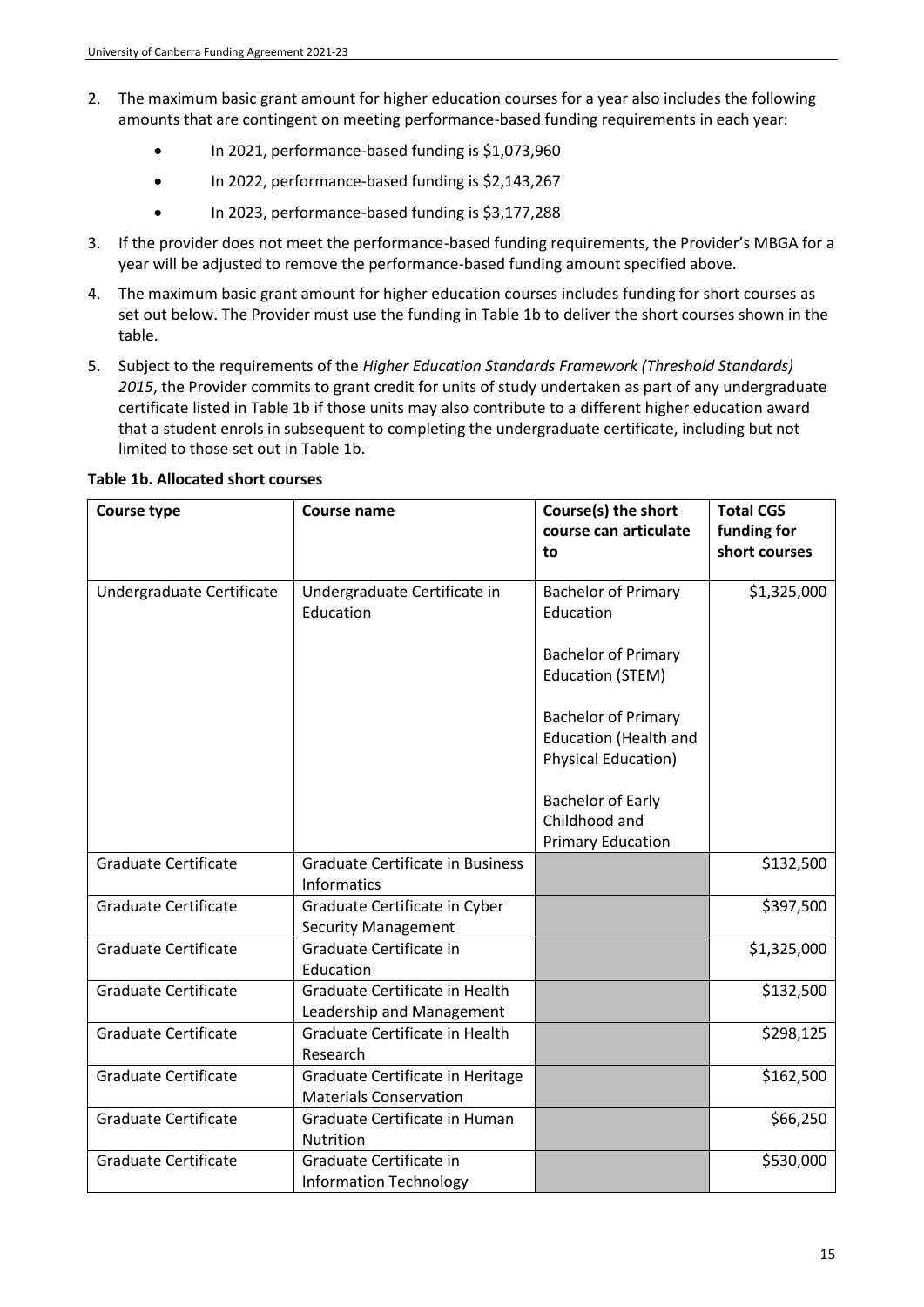| Graduate Certificate | Graduate Certificate in        | \$81,250    |
|----------------------|--------------------------------|-------------|
|                      | Midwifery (Re-entry)           |             |
| Graduate Certificate | Graduate Certificate in Sports | \$132,500   |
|                      | Analytics                      |             |
| Graduate Certificate | Graduate Certificate in TESOL  | \$2,650,000 |
|                      | and Foreign Language Teaching  |             |
| Total                |                                | \$7,233,125 |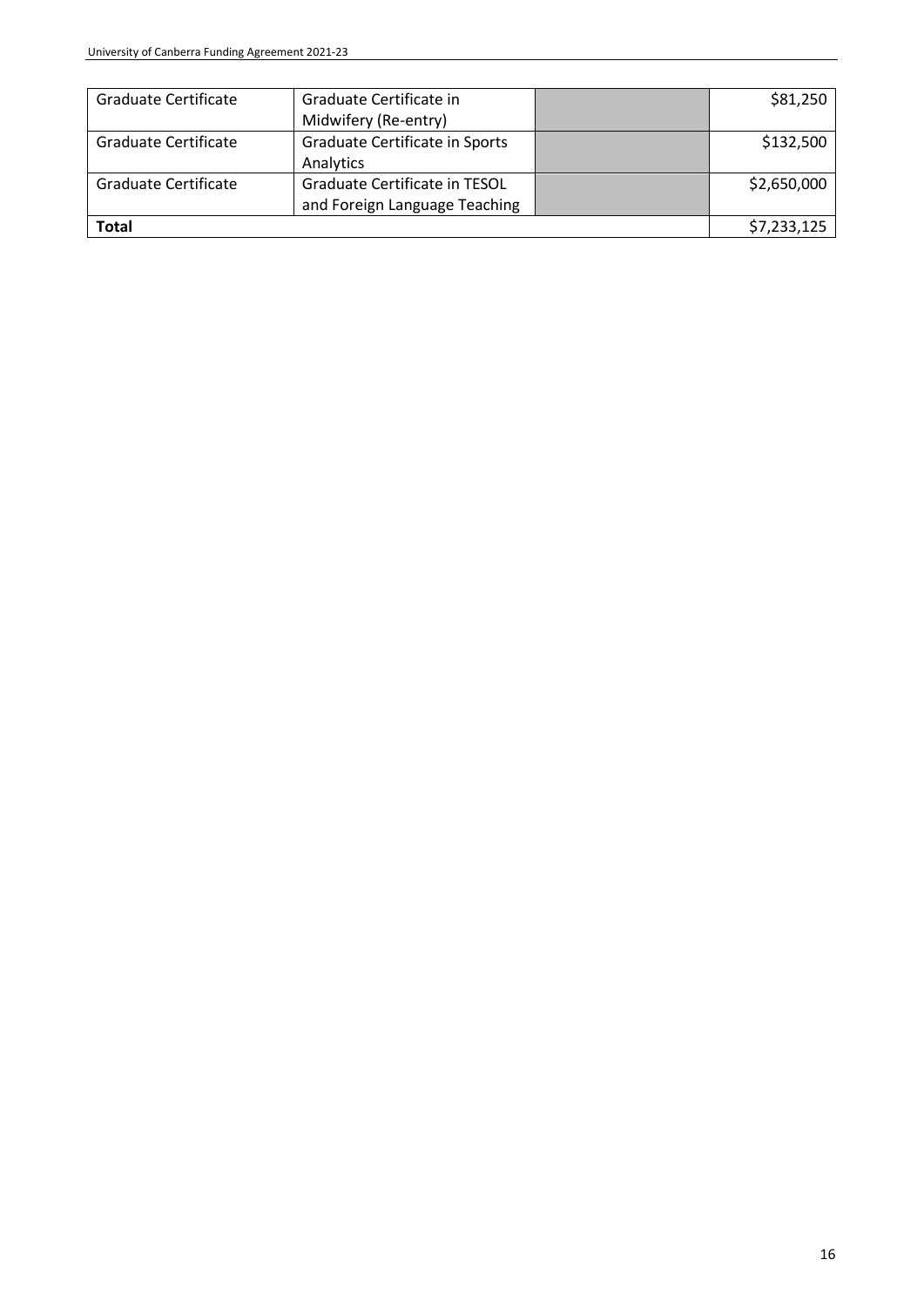#### **Appendix 2**

# **Indigenous, Regional and Low Socio-Economic Status Attainment Fund**

- 6. In 2021, the Indigenous, Regional and Low Socio-Economic Status Attainment Fund (IRLSAF) consists of five components:
	- a) Higher Education Participation and Partnerships Program (HEPPP);
	- b) National Priorities Pool Program;
	- c) Regional Partnerships Project Pool Program;
	- d) Regional Loading Program (RLP); and
	- e) Enabling Loading Program (ELP);

# **IRLSAF funding**

- 7. Grant amounts for the HEPPP, RLP and ELP in 2021 are calculated using the method specified for the relevant component in Divisions 1, 4 and 5 of Part 3 of Chapter 1 of the *Other Grants Guidelines (Education) 2012* (see paragraph 41-30(a) of the Act) and are estimated in Table 2a below.
	- HEPPP funding for eligible providers is calculated using the formula specified at section 1.47 of Division 1 of Part 3 of Chapter 1 of the *Other Grants Guidelines (Education) 2012*.
	- The National Priorities Pool Program and Regional Partnerships Project Pool Program are subject to a competitive grants processes and any funding under these programs will be granted separately.
	- RLP funding for eligible providers is calculated using the formula specified at section 1.59 of Division 4 of Part 3 of Chapter 1 of the *Other Grants Guidelines (Education) 2012*.
	- ELP funding for eligible providers is calculated using the formula specified at section 1.61 of Division 5 of Part 3 of Chapter 1 of the *Other Grants Guidelines (Education) 2012*.

**Table 2a. 2021 HEPPP, RLP and ELP funding**

| Program    | 2021      |
|------------|-----------|
| HEPPP*     | \$821,261 |
| <b>RLP</b> | \$0       |
| <b>ELP</b> | \$628,446 |

### **Allocation of places for the purposes of the ELP**

8. For the purposes of section 1.61.1 of Division 5 of Part 3 of Chapter 1 of the *Other Grants Guidelines (Education) 2012*, the number of Commonwealth supported places allocated to the Provider for 2021- 2023 is 182.0.

### **HEPPP reporting requirements**

9. For the purposes of section 1.50 of Division 1 of Part 3 of Chapter 1 of the *Other Grants Guidelines (Education) 2012*, the HEPPP reporting requirements in 2021 are as per Table 2b below. The Department will provide reporting templates to the Provider in early 2021 via email which the Provider must use when submitting the reports. All reports are to be submitted to [equity@dese.gov.au.](mailto:equity@dese.gov.au)